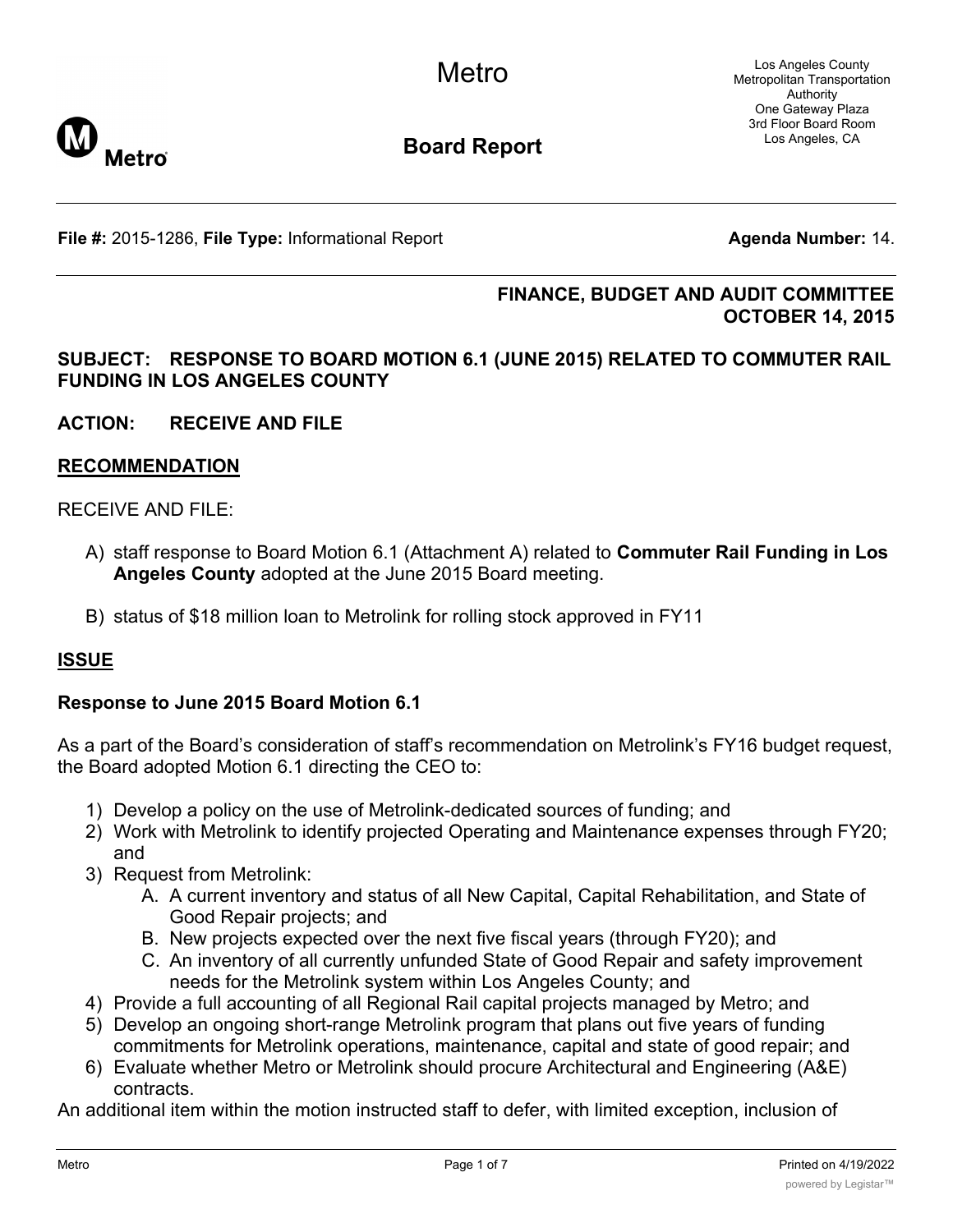**File #:** 2015-1286, File Type: Informational Report **Agent Agent Agenda Number:** 14.

Proposition C 10% funding within the Call For Projects until the plans and policies referenced above have been reviewed and approved by Metro's Board of Directors.

This item addresses items 1 through 6 above and updates the Board on the status of a previous loan made to Metrolink. Staff has compiled the Board requested information as discussed below, summarized in Attachment B, and detailed in Attachments C (Metrolink's response), D (Regional Rail projects), and F (Metrolink item seeking the transfer of Regional Rail Projects to Metrolink).

## **DISCUSSION**

# **1, 5) Policy on the Allocation of Metrolink Eligible Funding/Five Year Plan**

Items 1 and 5 identify the Board's priority to initiate resource allocation policies and the planning and funding requirements to address the core Metrolink needs of Operations and Maintenance, Capital Rehabilitation/State of Good Repair, and Capital expansion.

Staff is currently developing a policy to address the various demands on Metrolink eligible funding in Los Angeles County. As directed by Metro's Board, this policy is being structured to specifically identify and estimate the availability of resources and identify Metrolink's core operating, safety, and State of Good Repair functions as the priority application of those resources.

As a member partner within the Joint Exercise of Powers Authority (JPA), Metro's Regional Rail staff is reaching out to Metrolink and the other member agencies to collaboratively address the provision of commuter rail services in Southern California. Regional Rail staff anticipates returning to the Board in the December/January time frame with a five-year outlook of expected demands on available resources including Metrolink Operating costs and service levels, Capital Expansion requirements, and Rehabilitation/State of Good Repair needs.

# **2) Five-Year Projections - Operating and Maintenance Expenses**

Metrolink's Operating Budget projections for the next five years indicate a potential funding shortfall in the availability of operating funds from Proposition C 10% totaling approximately \$9.9 million, or 2% of Metro's estimated operating subsidy requirement. Metrolink included costs for both current and expanded levels of service. For illustration, summary data included in Attachment B reflects *current baseline service* levels excluding expansion.

Since FY12, Metro's budgeted operating subsidy contribution to Metrolink commuter rail service has increased a total of 63%, while service (as measured by train miles operated in Los Angeles County) has increased by approximately 7% over the same period. Operating expenses have increased by 27%, including the implementation of Positive Train Control (PTC), and revenues have grown very slowly as ridership has remained largely unchanged.

Metro and Metrolink staff have identified this growth in subsidy requirements as a priority issue, requiring continued discussions among Metro, Metrolink and our member agency partners as part of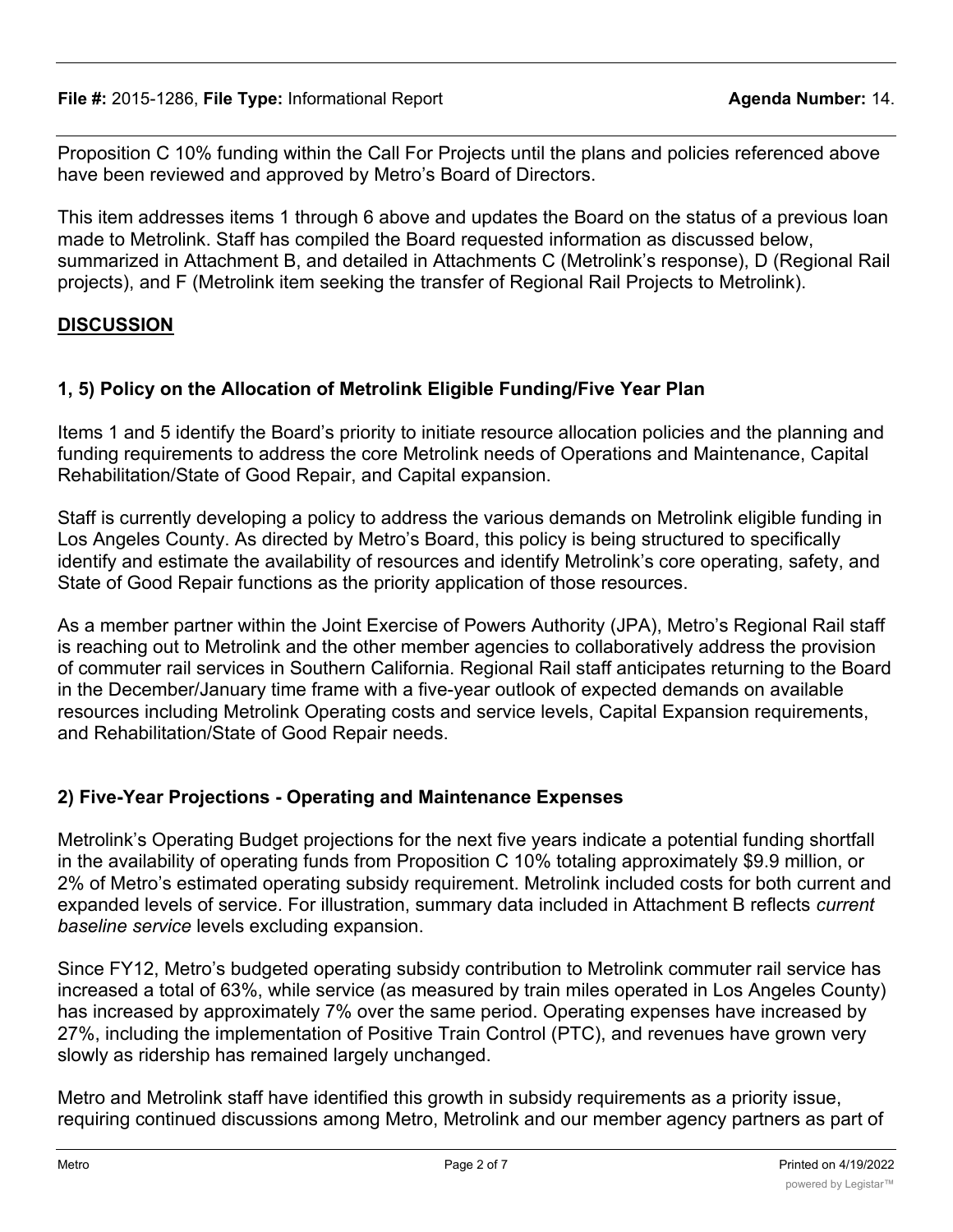the development of the FY17 Budget, and prior to any service expansion.

#### **3A) Inventory and Status of Metrolink Current Budget Authority: Rehabilitation/State of Good Repair and Capital Expansion Projects**

|                                     | Budget (\$ in millions) |       | Expended |      | <b>Balance</b> |      |
|-------------------------------------|-------------------------|-------|----------|------|----------------|------|
| Rehabilitation/State of Good Repair |                         | 60.5  |          | 25.4 |                | 35.1 |
| Rotem Settlement/Reimbursement      |                         | 12.6  |          | 1.4  |                | 11.2 |
| Capital Expansion                   |                         | 39.6  |          | 21.9 |                | 17 7 |
|                                     |                         | 112.7 |          | 48.7 |                | 64.0 |

## · **Rehabilitation/State of Good Repair**

The current budget authority for Metrolink's Rehabilitation/State of Good Repair program is \$60.5 million (as approved by Metro's Board over several years through FY15). A total of \$25.4 million (42%) is expected to be invoiced to Metro for work completed through June 30, 2015. The remaining Metro approved balance of \$35.1 (58%) million for Rehabilitation/State of Good Repair projects continues to remain available for drawdown.

Metrolink is in the process of reviewing their current portfolio of projects, prioritizing current budget authority to their highest priority projects and continues to work with Metro and the other member agencies to evaluate possible alternatives to address funding requirements

Through this process of re-prioritization Metrolink has identified locomotives as their highest priority need. Rather than attempt to rehabilitate older locomotives, Metrolink has indicated that because of the advanced age and heavy usage of the equipment, the purchase of new locomotives is the most efficient method of moving forward to ensure the safety and service reliability of their fleet.

To date, Metrolink has indicated that through the process of reviewing the remaining \$35.1 million discussed above, they have identified reprogramming opportunities that have resulted in approximately half (\$7.5 million) of Metro's required net contribution to the proposed locomotive purchase. However, Metro staff has not been apprised of the details of Metrolink's proposed reprogramming actions including specific project recommendations or the financial implications. We are also seeking clarity of the values reflected in Metrolink's FY14 Financial Statements regarding the makeup of \$11.7 million in Deferred (Unearned) Revenue attributed to Metro.

Finally, Metrolink has submitted a request to Metro seeking an additional \$7.25 million (Attachment E) in new funding to fund the balance of Metro's share of the procurement. Prior to any recommendation to Metro's Board, staff continues to seek further re-programming information, clarification, and input into the process to ensure only the highest priority projects are funded from current resources.

Staff continues to believe that the most prudent course of action remains to support the Board's action to defer Metrolink's FY16 Rehabilitation/State of Good Repair request of \$20 million based on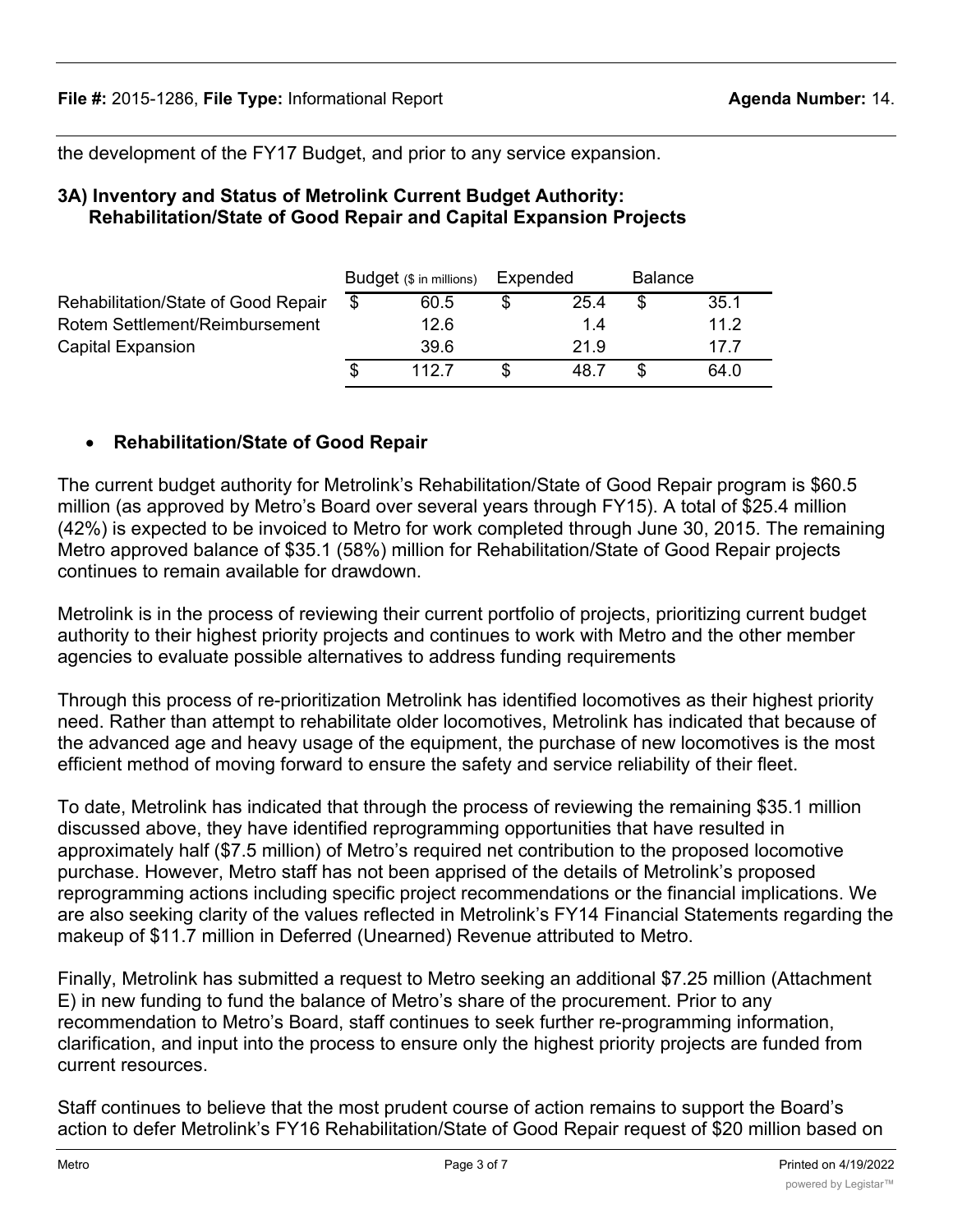the current outstanding backlog of previously approved budget requests. For example, according to data received from Metrolink, of the \$16.4 million in the FY15 Metro Board approved budget authority, approximately \$66 thousand, or 0.4% has been committed to projects through the award of a contract.

As Metrolink continues to complete this process of re-evaluation and re-prioritization, and as approved projects demonstrate progress towards completion and delivery, Metro staff is committed to partner with Metrolink and the other member agencies and return to Metro's Board to identify additional resource requirements either through the FY17 budget or earlier, as appropriate.

Metrolink has indicated that they will provide Metro a detailed analysis over the next several weeks identifying the projects and funds they intend to seek authority to reprogram. Metrolink is also preparing for their board a detailed analysis of all member agencies proposed reprogramming actions.

## · **Rotem Settlement/Reimbursement**

The Orange County Transportation Authority (OCTA) optioned the purchase of 22 Rotem rail cars for inter-county service which were later incorporated in the system-wide fleet. The member agencies reached an agreement that OCTA would be compensated for those cars used on a system-wide basis. Rather than a direct cash payment to OCTA, reimbursements were to be applied over five years towards OCTA's Rehabilitation/State of Good Repair contributions. Metro's total commitment for reimbursement equals \$19.9 million and through FY15 (Year 3), \$12.2 million has been allocated to Metrolink through Metro's budget process. Per data supplied by Metrolink, a total of \$1.4 million has been invoiced to date.

## · **Capital Expansion**

The current budget authority for Metro's share of Metrolink's Capital Expansion program is \$39.6 million. A total of \$21.9 million (55%) has been invoiced. The remaining Metro approved balance of \$17.7 million is encumbered against existing and active projects, including Positive Train Control (PTC) and Vincent Siding and 2nd Platform.

## **3B) New Projects Expected over the next five fiscal years**

Metrolink estimates Capital and Rehabilitation/State of Good Repair funding requirements of \$163.5 and \$135.6, respectively, for a total of almost \$300 million over the next five years, FY16-FY20. See Attachment B for a summary of the funding requirements and detailed listing of Metrolink's response in Attachment C.

# **3C) An Inventory of Unfunded Rehabilitation/State of Good Repair and safety improvements**

Metrolink submitted an estimate of Unfunded Rehabilitation/State of Good Repair and safety improvement projects within Los Angeles County totaling \$149.4 million. According to Metrolink's submittal, some projects included in this estimate are also represented in the five-year projections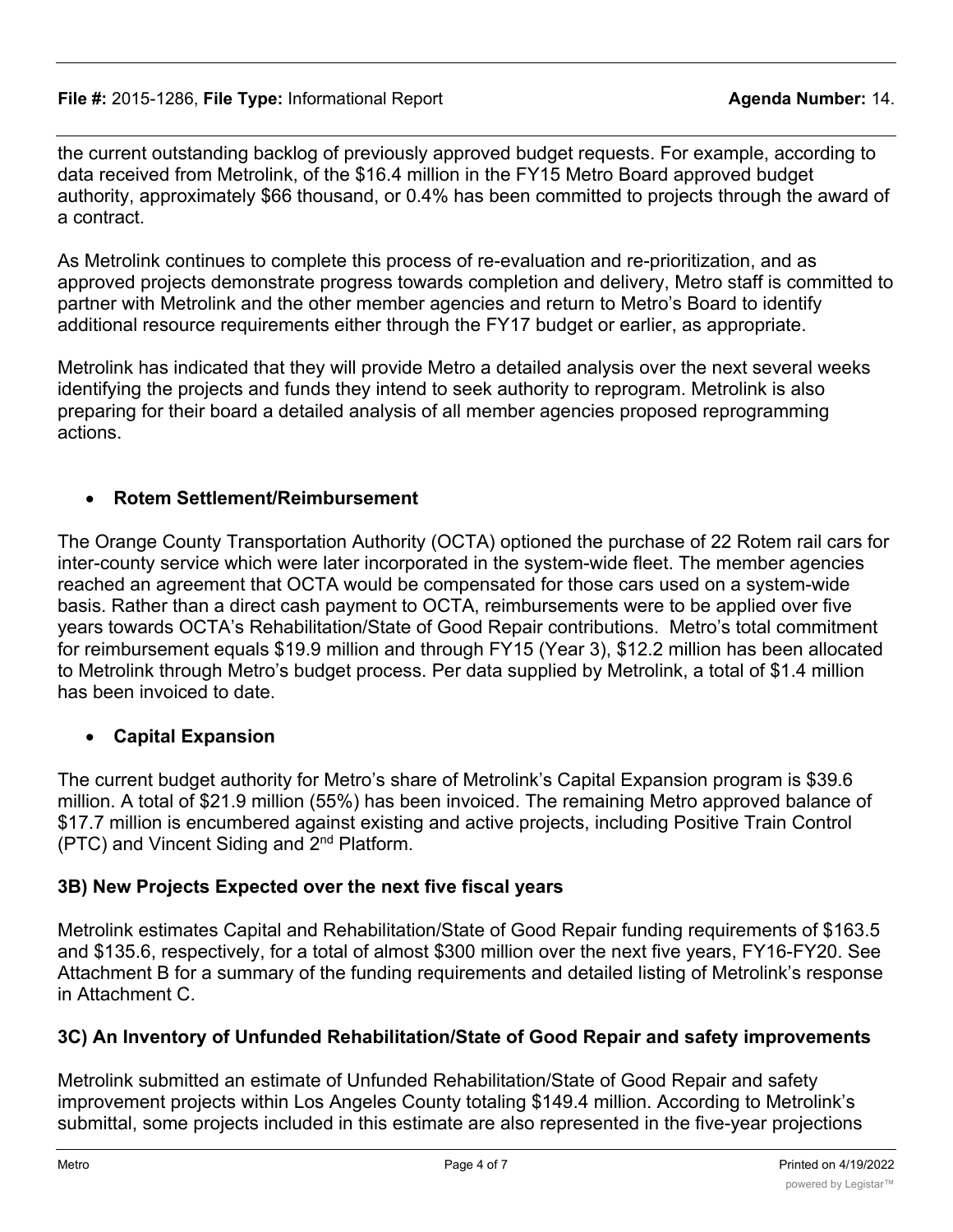referenced above. See Attachment B for a summary and Attachment C for project details.

### **4) Regional Rail Capital Projects Managed by Metro**

Metro's Regional Rail group manages Metro's relationship with Metrolink, the California High Speed Rail Authority, the LOSSAN Board of Directors, and implements projects designed to further those collective objectives.

The current budget authority for Regional Rail projects managed by Metro is \$906.5 million. The funding sources for these projects include:

- Local sales tax (primarily Measure R): \$83.0 million, and
- State, Federal and other sources: \$823.5 million

An additional contingency of \$11.2 million in State allocated funds remains to be formally applied to their corresponding eligible projects.

See Attachment B for a summary of the projects and Attachment D for more detailed information regarding each of the projects managed by Metro's Regional Rail group.

### **6) Evaluate whether Metro or Metrolink should procure Architectural and Engineering (A&E) contracts for commuter rail related projects in Los Angeles County**

At its meeting of September 25, 2015, the Metrolink Board approved an item (Attachment F) that directed Metrolink staff to work with Metro staff to develop plans to transfer the management of commuter rail related capital projects currently under the management of Metro's Regional Rail group to the management of Metrolink.

Should both Metro and Metrolink Boards agree to the proposed transfer, staff will begin a transition plan through a Master Cooperative Agreement (MCA) for Metro Board review and potential approval that will address the means and methods that the two agencies will use to develop capital projects. The MCA will specifically identify, among other issues, the following:

- · A transition plan for projects currently underway; and
- · Communication protocols between the two agencies; and
- · The funding responsibilities of Metro and the assignment of financial resources to Metrolink; and
- · The financial obligations of Metrolink; and
- · A plan for the cooperative oversight by both Metro and Metrolink on all approved capital improvement projects; and
- · The coordinated interface of Metro and Metrolink with the California High Speed Rail Authority (CHSRA); and
- · Necessary indemnifications; and
- · Right-of-way (ROW) or other maintenance requirements subsequent to project completion.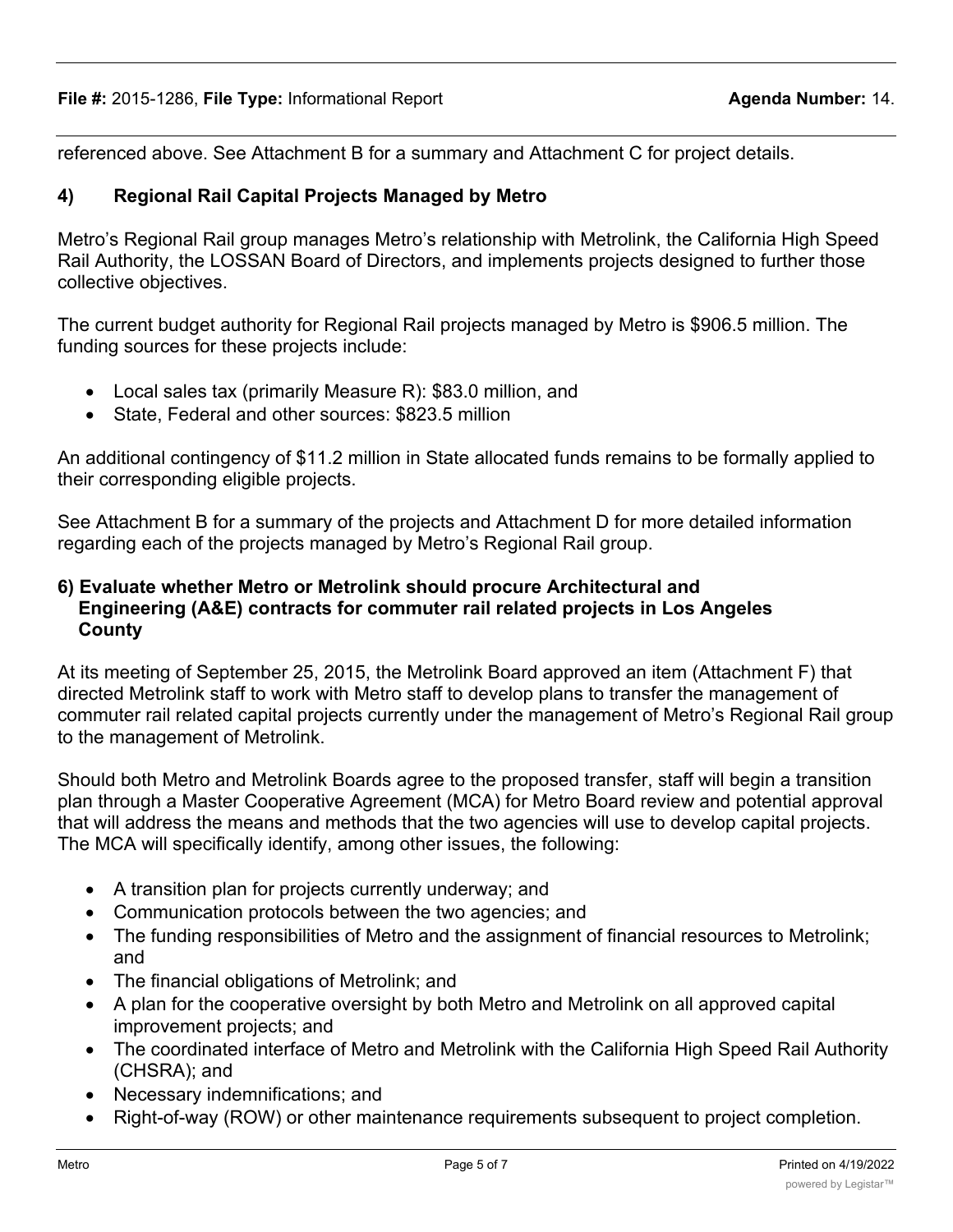### **Other Issues**

### **Status of \$18 million loan to Metrolink**

In October 2010, Metro's Board approved an urgency motion to loan up to \$18 million to Metrolink to finance the purchase of 20 additional Rotem commuter rail passenger cars. The terms of the agreement were that Metro would loan Metrolink up to \$18 million to provide working capital in order to secure a favorably priced contract option for additional vehicles. Thereafter, Metrolink would repay the loan to Metro, plus interest of 3.52% annually, using its eligible annual appropriation of Proposition 1B California Transportation Security Grant Program (CTSGP) funds received under a Letter Of No Prejudice (LONP). The terms stipulate that the loan will be repaid on or before June 30, 2017.

To date, through FY15 year end, Metrolink has made interest only payments to Metro totaling \$2.3 million. Staff has been working with Metrolink to establish a specific timetable and reimbursement plan. Please see Attachment G for Promissory Note.

#### **FINANCIAL IMPACT**

There is no current financial impact should the Board choose to Receive and File this report.

#### **NEXT STEPS**

Metro staff will continue to work with Metrolink to assess the funding needs, evaluate their budget requests, and identify additional funding, if needed. Metro staff continues to develop for Board review and approval a clear policy on the use of Metrolink-dedicated funds that will prioritize the use of funds for core Metrolink functions and determine the appropriate use of debt.

The following are key steps that staff will continue over the next several months:

- · Continue to work with Metrolink and our partner member agencies to identify potential reprogramming opportunities of previously approved yet unexpended funds
- · Identify any potential funding gaps and possible alternative strategies
- · Develop for Board approval a specific allocation policy of Metrolink eligible resources
- · Work with Metrolink and our partner member agencies, to identify for Metro's Board, the five year requirements and resource availability for Metro's contributions to Metrolink Operations, Capital, and Rehabilitation/State of Good Repair needs
- · Work with Metrolink to update the Board on a quarterly basis based on Board direction
- · Work with Metrolink to identify a specific timetable and reimbursement plan to ensure the outstanding loan of \$18 million is repaid prior to its due date of June 30, 2017.

### **ATTACHMENTS**

Attachment A - Board Motion 6.1 (As Amended) Attachment B - Summarized information provided by Metrolink and Metro Regional Rail